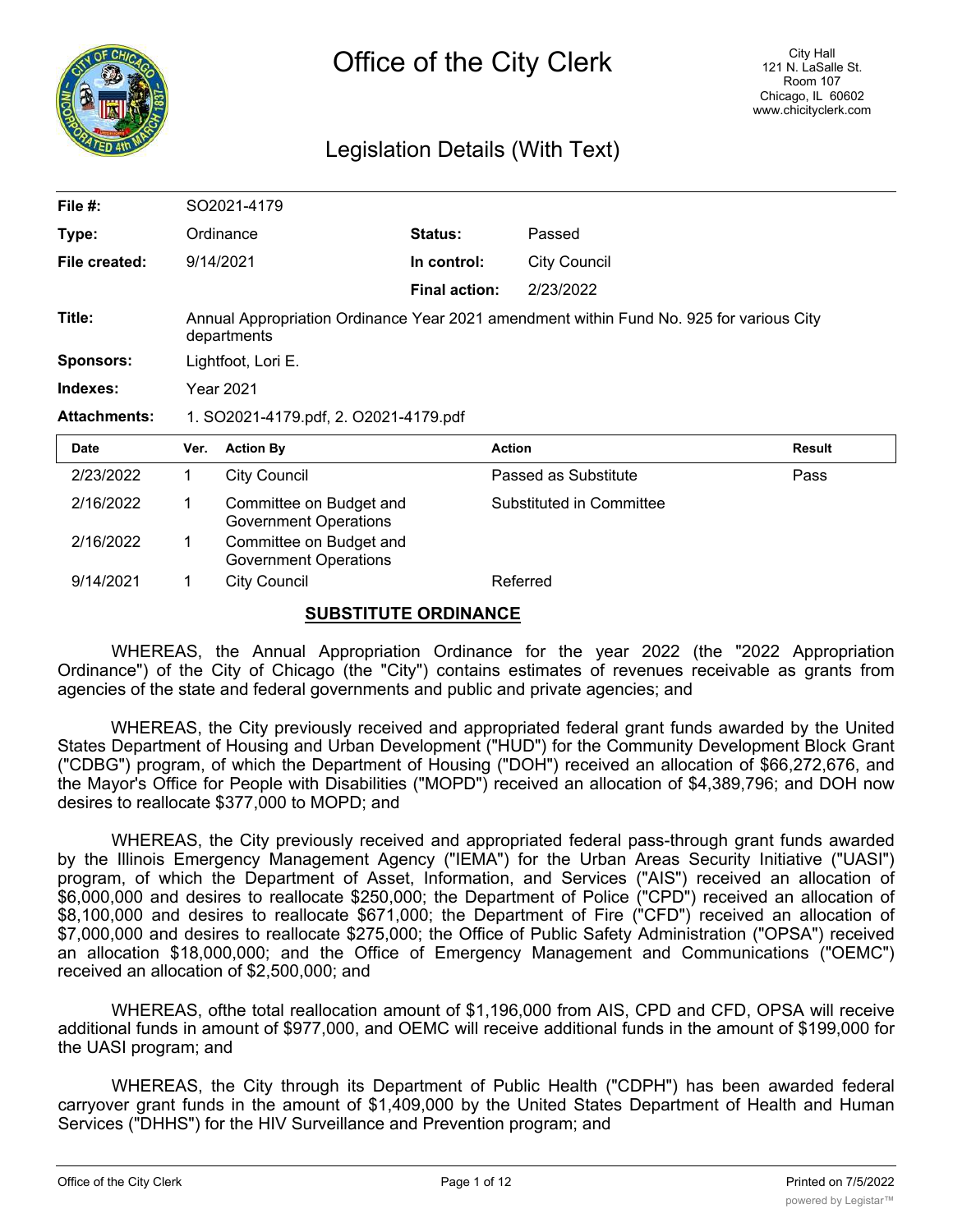WHEREAS, the City through CDPH has been awarded federal carryover grant funds in the amount of \$3,421,000 by DHHS for the Sexually Transmitted Disease Prevention program; and

WHEREAS, the City through its Department of Family and Support Services ("DFSS") has been awarded federal COVID-19 grant funds in the amount of \$11,574,000 by the Illinois Department on Aging ("IDOA") for the Area Plan on Aging program; and

WHEREAS, the City through DFSS has been awarded federal COVID-19 grant funds in the amount of \$413,000 by IDOA for the Expanding Access to COVID-19 Vaccines program; and

WHEREAS, the City through DFSS has been awarded additional federal pass-through grant funds in the amount of \$37,000 by IDOA for the Medicare Improvements for Patients and Providers Act program; and

WHEREAS, the City through DFSS has been awarded additional federal grant funds in the amount of \$425,000 by the United States Department of Justice for the Reducing Risk for

Girls in the Juvenile Justice System program; and

WHEREAS, the City through OEMC has been awarded additional federal pass-through grant funds in the amount of \$69,000 by IEMA for the Emergency Management Assistance program; and

WHEREAS, the City through OEMC has been awarded additional federal pass-through grant funds in the amount of \$25,000 by IEMA for the Hazardous Materials Emergency Preparedness Grant program; and

WHEREAS, the City through CFD has been awarded additional federal grant funds in the amount of \$257,000 by the United States Department of Homeland Security for the Assistance to Firefighters program; and

WHEREAS, the City through its Department of Buildings has been awarded federal pass-through grant funds in the amount of \$229,000 by IEMA for the Hazard Mitigation Grant program; now, therefore,

BE IT ORDAINED BY THE CITY COUNCIL OF THE CITY OF CHICAGO:

SECTION 1. The amount of \$13,029,000 (not previously appropriated and representing new grant funds) and \$4,830,000 in carryover funds are hereby appropriated from Fund 925 -Grant Funds for the year 2022. The 2022 Appropriation Ordinance is hereby amended by striking the words and figures and adding the words and figures indicated in the attached Exhibit A which is hereby made a part hereof.

SECTION 2. To the extent that any ordinance, resolution, rule, order or provision of the Municipal Code of Chicago, or part thereof, is in conflict with the provisions of this ordinance, the provisions of this ordinance shall control. If any section, paragraph, clause or provision of this ordinance shall be held invalid, the invalidity of such section, paragraph, clause or provision shall not affect any of the other provisions of this ordinance.

SECTION 3. This ordinance shall be in full force and effect upon its passage and approval.

# f<sup>⊙</sup>-co ir> cn oo in  $\begin{array}{c} 0 & 0 & 0 \\ 0 & 0 & 0 \\ 0 & 0 & 0 \\ 0 & 0 & 0 \\ 0 & 0 & 0 \\ 0 & 0 & 0 \end{array}$  io t-■tftf CD cd"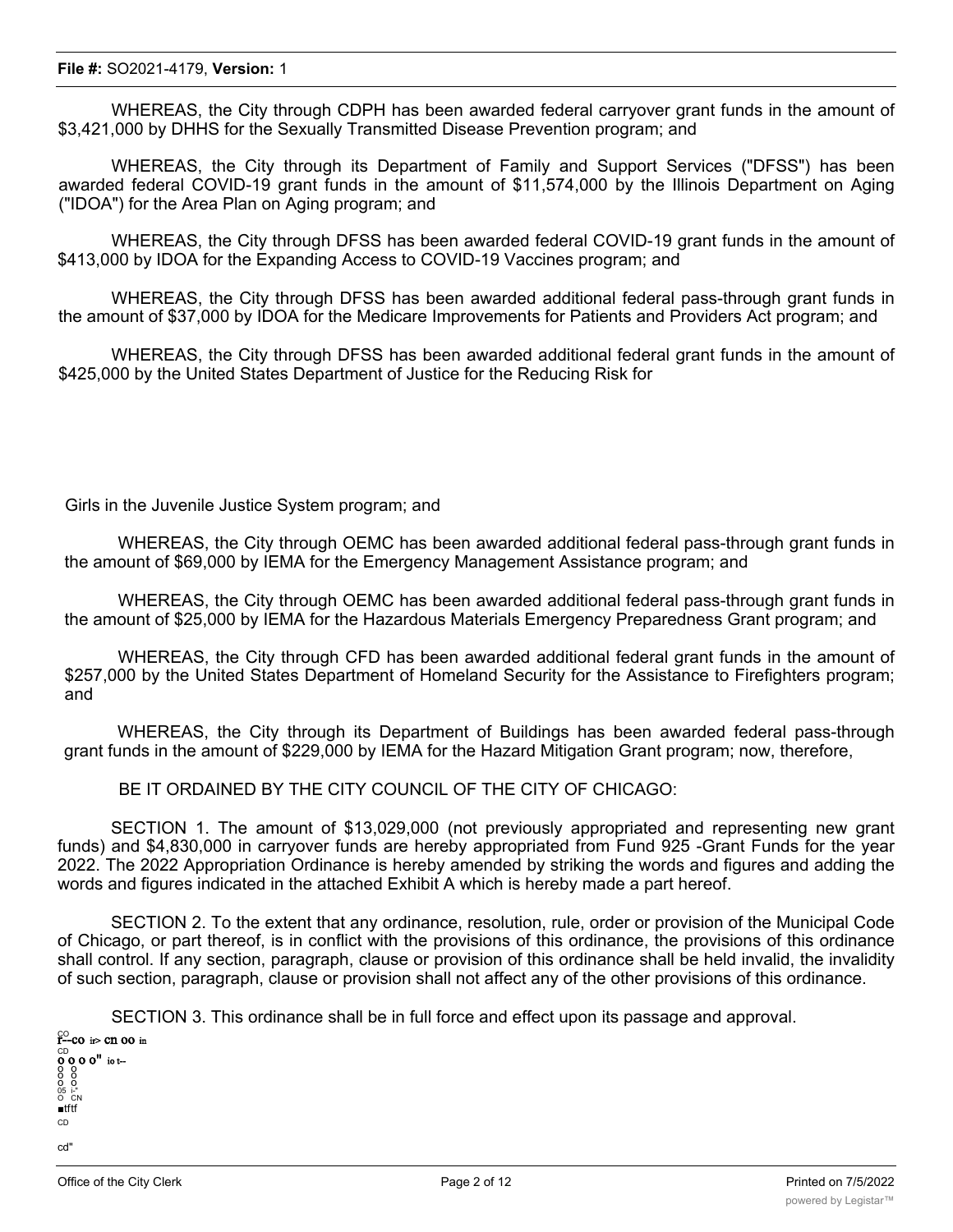

LU Z CO  $<$ 

 $1-$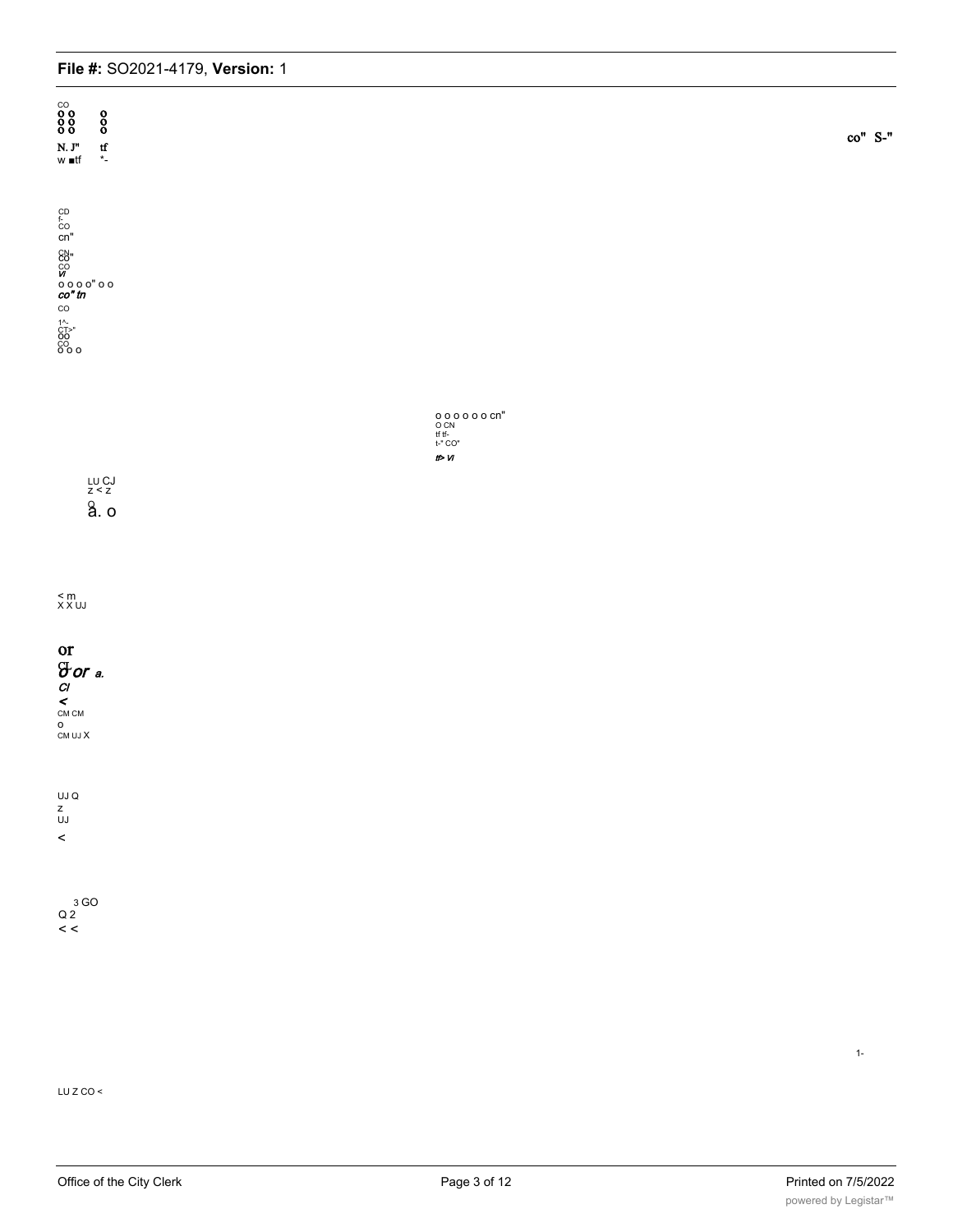UJ

UJ

DC < CL UJ Q

UJ Q o o o o o o o o o" cm" CM t-CN O oo" m" co co m m CO" t-"

o o o o o co" o"<br>CQ#CM t-<br>Cd" of<br>**IT) CN**<br>m IT-" И И

Q > o o

c c 0) CU

o o CD CD 2 2 CU CD T3 "O CU CU LL LL cu cu Sl SL o o<br>cnco cucu<br>e<3'o c<br>cucu<br>**O) D)**<br>< < ה<sup>⊑</sup><br>"2"2"<br>"2"2" II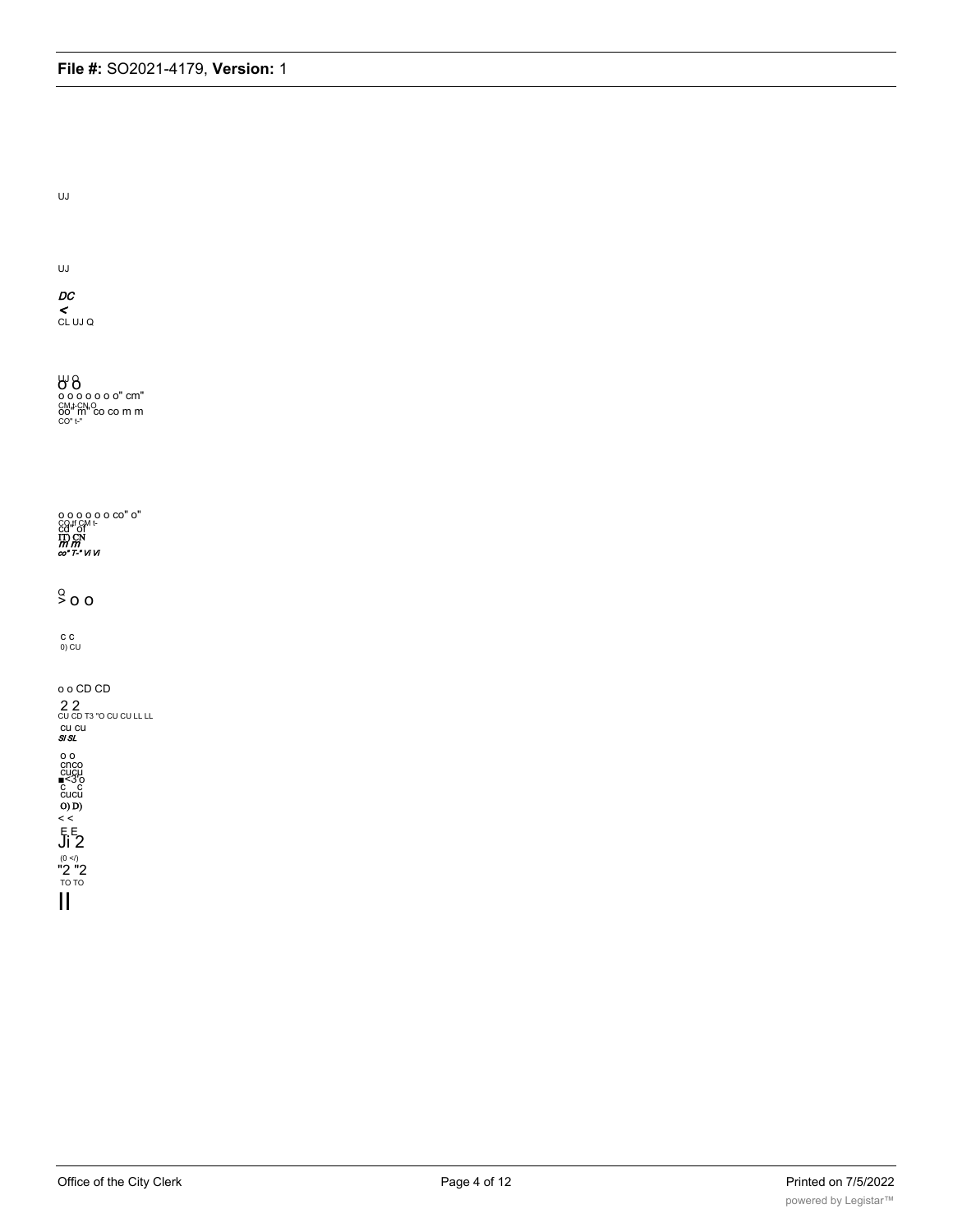10 c LL

cd

।<br>LO CN G)

cu E TO c 2 cd

a cu a

a cu a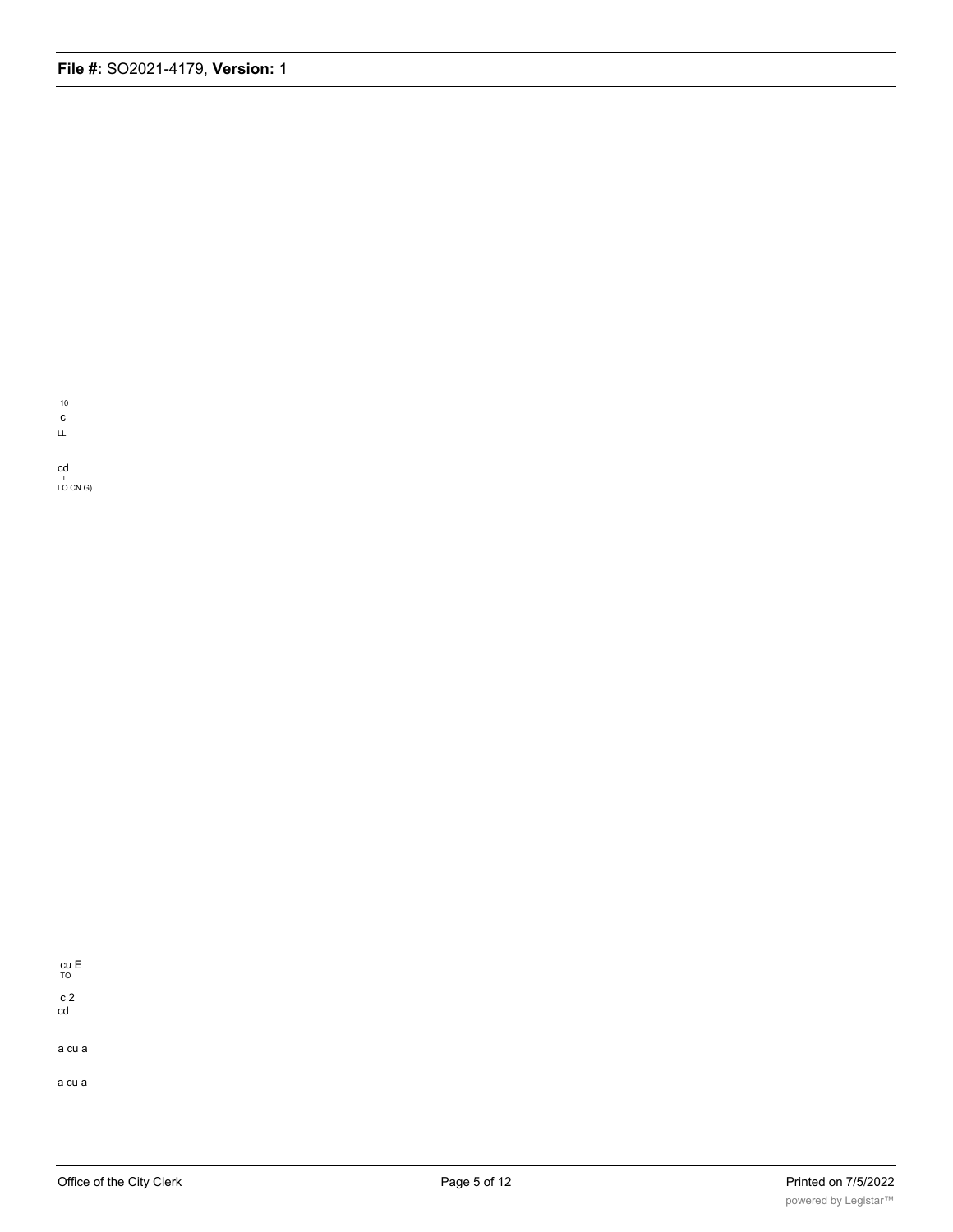

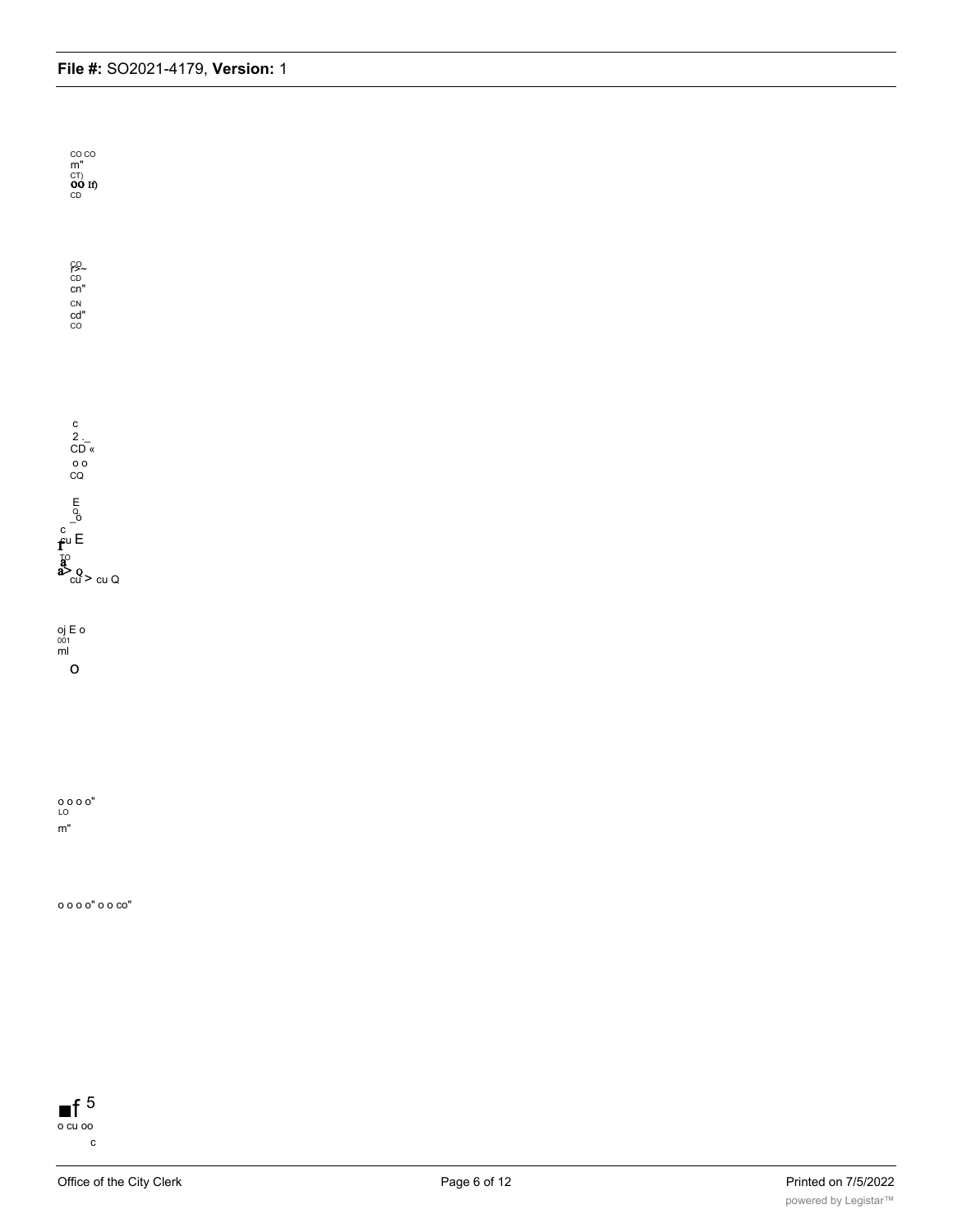

c o c cu > go's <u £ <°<br>
cu το<br>5: cu ■=<br>
cD co o w o > ra cl b

0) r-

to  $\mathfrak{g}_{\text{-}\mathrm{cu}}$ \$1  $x$  co

co<br>**o> r>-\_ co"**<br>co ■tf" <sO

CO 03 a>"<br>∞co<br>∎tf" tn

c TO CD o o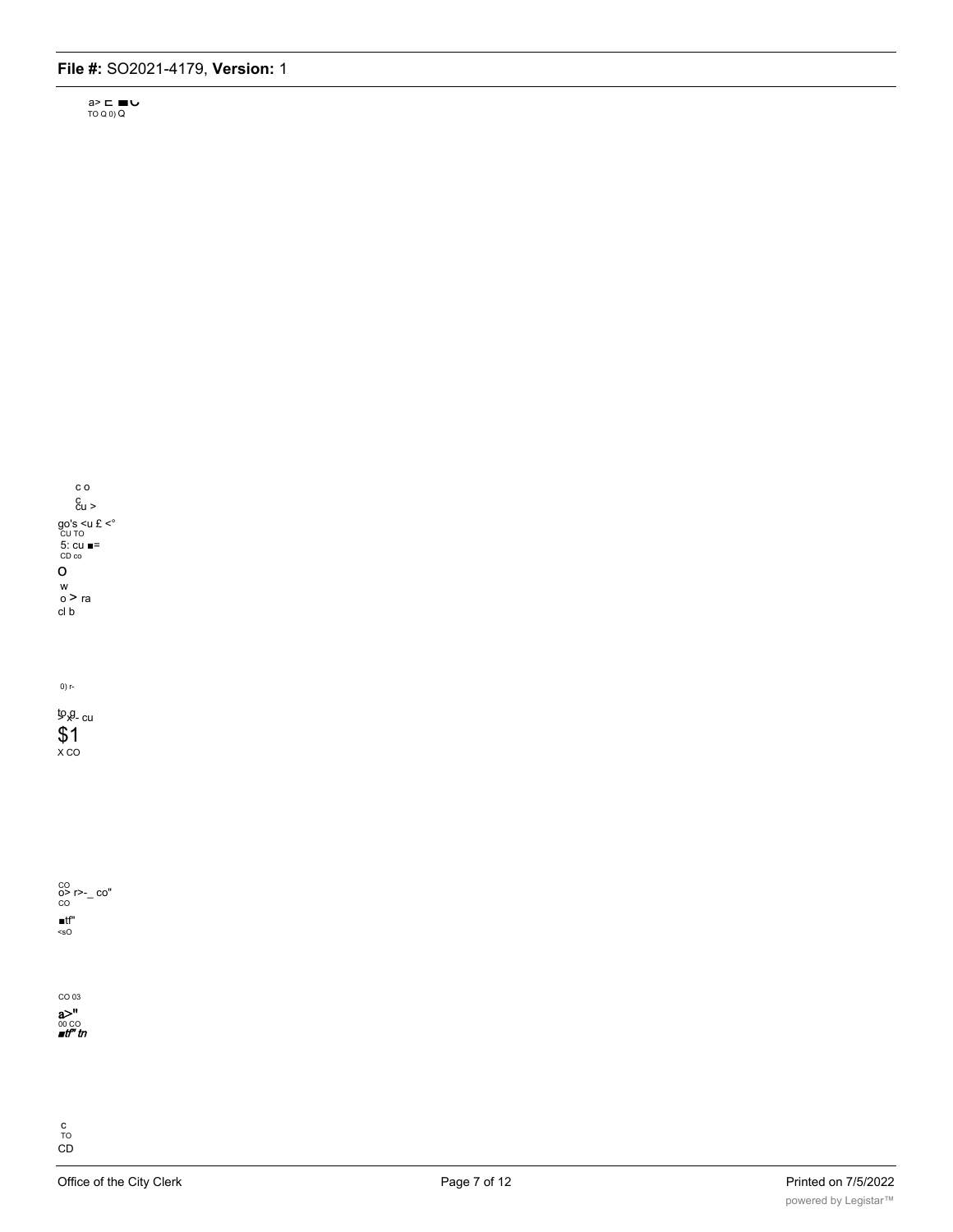o o OQ c cu E a. \_o<br>∨<br>Cu Q

©<br>OT<br>**to a a**<br>ma c<br>To > E ra c<br>Ě t TO<br>a cu Q

SI

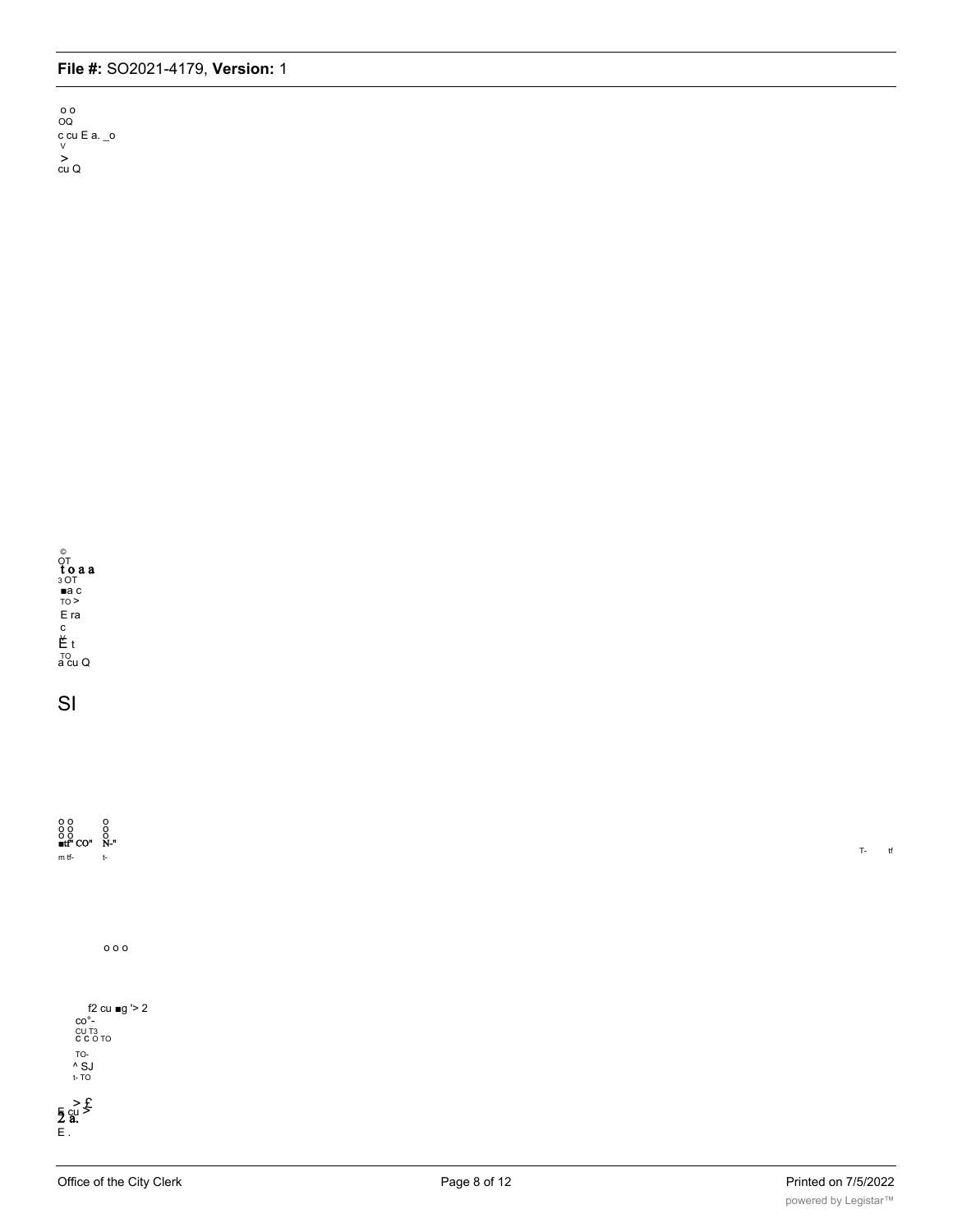| $8*$                                                                                                                                                                                                                              |  |                   |
|-----------------------------------------------------------------------------------------------------------------------------------------------------------------------------------------------------------------------------------|--|-------------------|
| o cy                                                                                                                                                                                                                              |  |                   |
| $\degree$ <c< th=""><th></th><th><math>ct</math>) a&gt; <math>&lt;</math> 0 0</th></c<>                                                                                                                                           |  | $ct$ ) a> $<$ 0 0 |
| to $\sim$ 2                                                                                                                                                                                                                       |  |                   |
|                                                                                                                                                                                                                                   |  |                   |
| $<$ UJ $\,$<br>o o o in                                                                                                                                                                                                           |  |                   |
| $_{0.0}^{\text{CN tf}}$ cn<br>CD<br>0000                                                                                                                                                                                          |  |                   |
| ${\sf CN}$<br>$\blacksquare$                                                                                                                                                                                                      |  |                   |
| $N-$ "<br>$\frac{8}{10}$ cd                                                                                                                                                                                                       |  |                   |
| $_{\rm CO}$<br>000000 in" cd"<br>CN CD t- CO                                                                                                                                                                                      |  |                   |
| CN $tt^*$ $tt^*$<br>000000<br>$N$ -" in"                                                                                                                                                                                          |  |                   |
| O CN O f-i-" CO"<br>$t f^\star\, t f^\star$                                                                                                                                                                                       |  |                   |
| o o o c d''<br>${\sf CN}$ ${\sf CN}$                                                                                                                                                                                              |  |                   |
|                                                                                                                                                                                                                                   |  |                   |
| 0,00<br>0"00<br>0000" 0                                                                                                                                                                                                           |  |                   |
| o o o in"<br>CN CO<br>$0000000"0"00t-m$                                                                                                                                                                                           |  |                   |
| $\begin{array}{c} {\mathbf 0} \, {\mathbf 0} \, {\mathbf 0} \, {\mathbf 0} \, {\mathbf 0} \, {\mathbf 0}^{\mathsf{u}} \, {\mathbf 0}^{\mathsf{u}} \, {\mathbf 0} \\ {\mathbf 0} \, {\mathbf S} \text{-}^{\mathsf{u}} \end{array}$ |  | CN                |
| $t f^\star\, t f^\star$                                                                                                                                                                                                           |  |                   |
|                                                                                                                                                                                                                                   |  |                   |
|                                                                                                                                                                                                                                   |  |                   |
|                                                                                                                                                                                                                                   |  |                   |

 $0.000$  m"<br>
CN tf<br>
CO<br>
CO CD CO"<br>
CO CO" CN **m**tf<br>
F-" -<br>
0 0 0 +t"<br>
CD CO<br>
0 0 0 0 0 0 m" cd"<br>
CN CD t- CD 0 0 0 CN<br>CN CN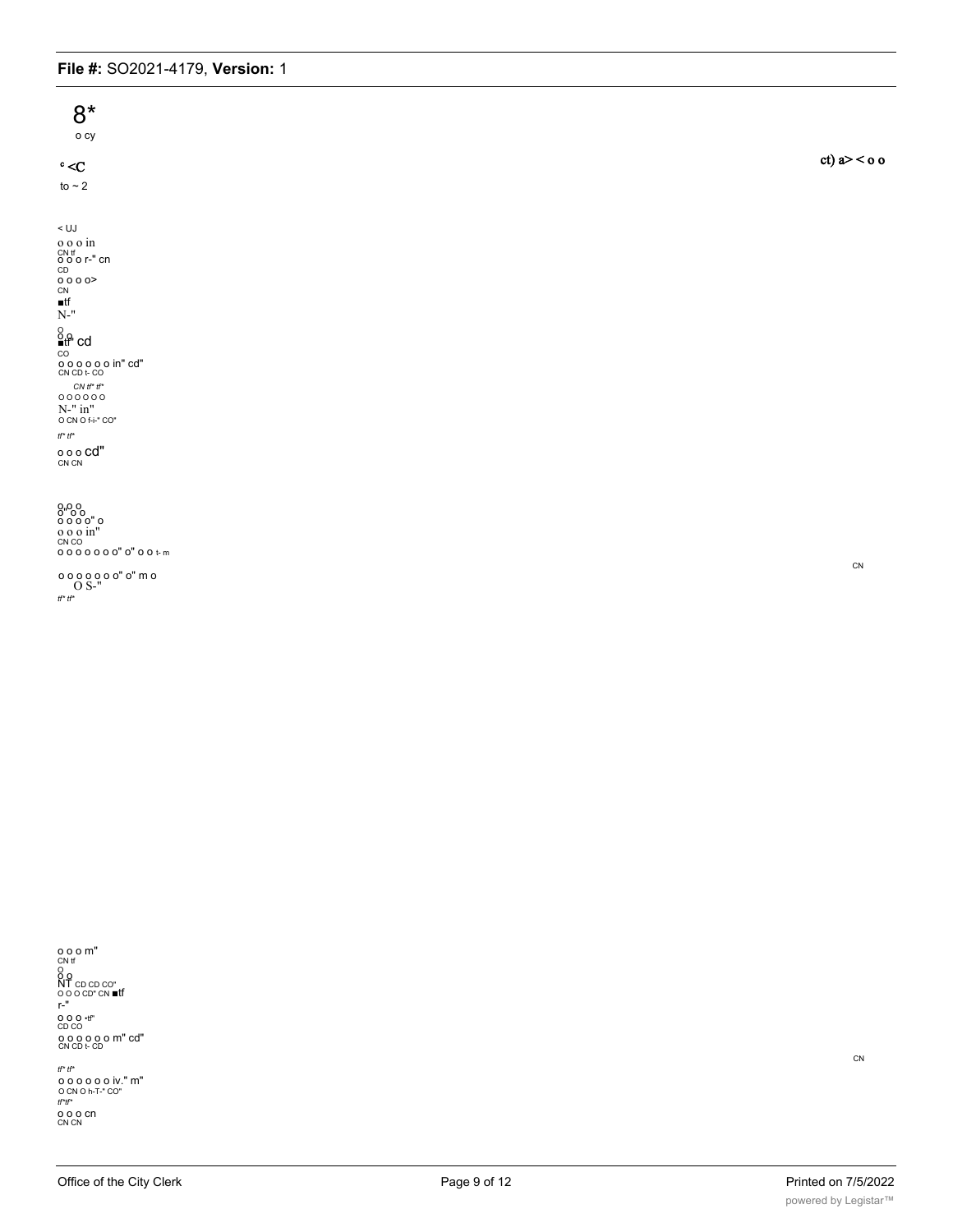| » i<br>$T = 2$                                                  |
|-----------------------------------------------------------------|
| CD <sub>g</sub> > E<br>.<2 cu<br>cr: to g $>$ co o<br>T.I<br>сu |
| cе<br>0000"00                                                   |
|                                                                 |

 $E.I$  **BO**  $\,<$ as cura<br>CO  $\mathtt{o}$  $\mathsf Z$  $30.$ 

 $\begin{array}{l} 1 \text{ c cu } \text{c tu} \\ \text{c cu} \\ \text{d v} \\ \text{d v} \\ \text{d v} \\ \text{d v} \\ \text{d v} \\ \text{d v} \\ \text{d v} \\ \text{d v} \end{array}$ <sup>ra o</sup><br>'с<br>ЁЕоо  $cu > \frac{13}{c}n$ 2? ■ c cu  $E$  fi), o ra c ra  $\frac{1}{2}$ <br>  $\frac{1}{2}$ <br>  $\frac{1}{2}$ <br>  $\frac{1}{2}$ <br>  $\frac{1}{2}$ <br>  $\frac{1}{2}$ <br>  $\frac{1}{2}$ <br>  $\frac{1}{2}$ <br>  $\frac{1}{2}$ <br>  $\frac{1}{2}$ <br>  $\frac{1}{2}$ <br>  $\frac{1}{2}$ <br>  $\frac{1}{2}$ <br>  $\frac{1}{2}$ <br>  $\frac{1}{2}$ <br>  $\frac{1}{2}$ <br>  $\frac{1}{2}$ <br>  $\frac{1}{2}$ <br>  $\frac{1}{2}$  $U$ <br>  $\begin{array}{c} U \downarrow \\ 0 & 0 & \text{in} \\ \text{CN CO} \end{array}$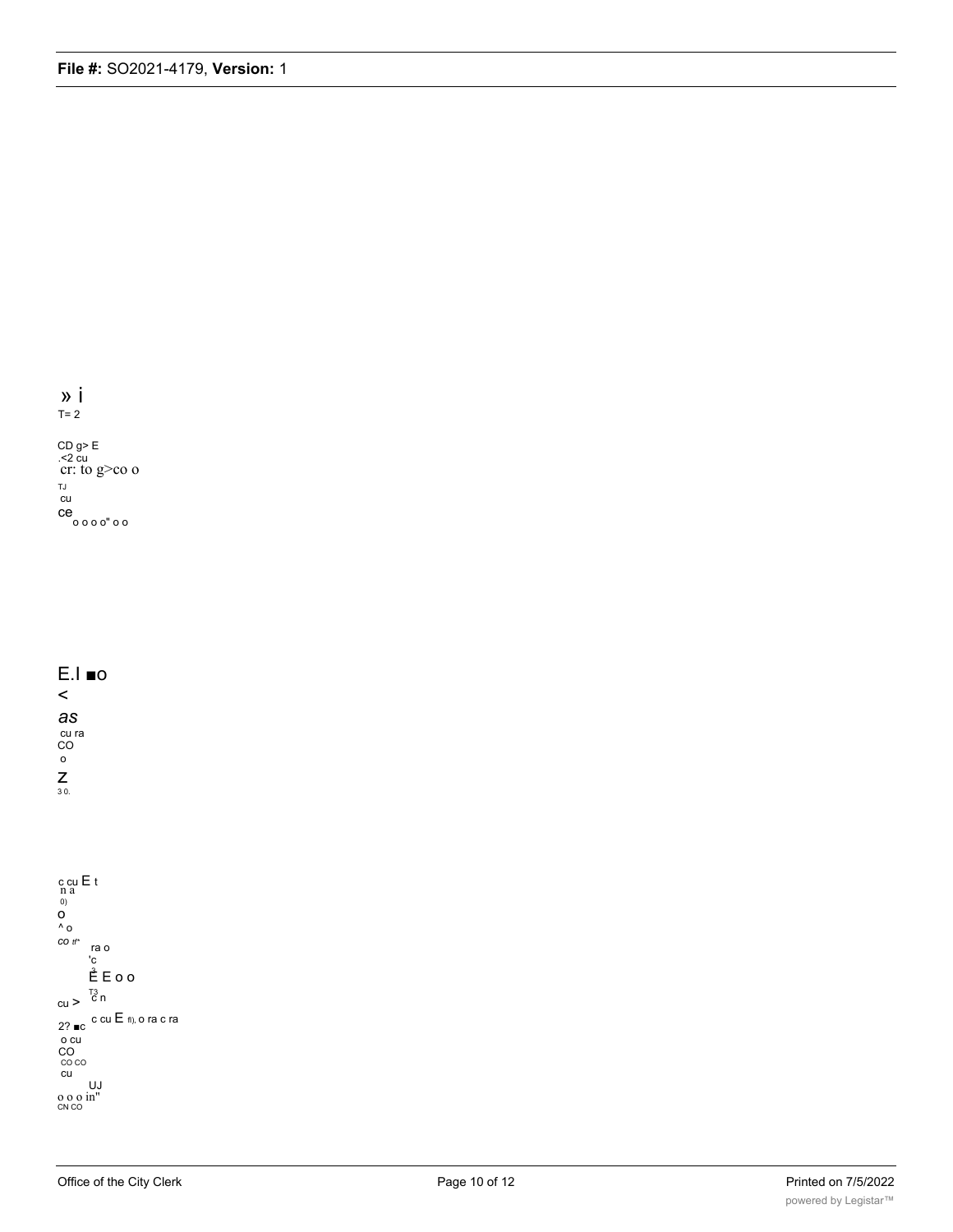